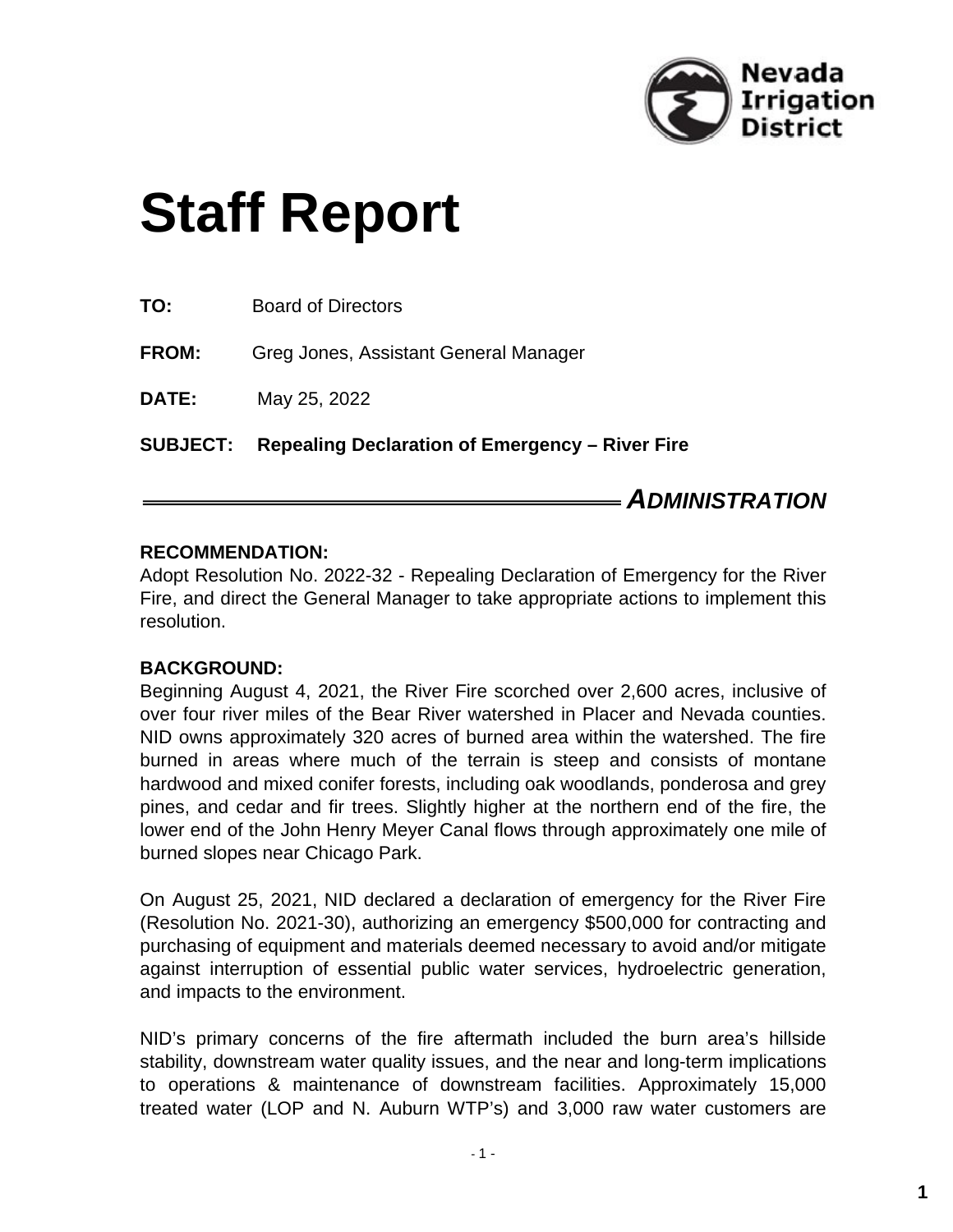dependent upon NID's infrastructure, including Combie Reservoir and Combie-Ophir Canal System, downstream of the wildfire-impacted area.

In the fall of 2021, NID identified emergency measures to mitigate the impacts of potential winter storm hillside erosion, vegetation intrusion, and increased sedimentation into the river. Staff conducted a watershed assessment where response short, mid, and long-term actions have been identified for recovery efforts. To date, the District has spent nearly \$400,000 on equipment, materials and contractor expenses and has treated the highest priority 50-acres of Districtowned lands. Activities have included the clean-up and replacement of the John Meyer Canal, mastication, hand-thinning, timber felling and soil stabilization in the burn scar.

| Category                            |                                                     | <b>Description</b>                                       | <b>Expense</b> |
|-------------------------------------|-----------------------------------------------------|----------------------------------------------------------|----------------|
| <b>Equipment</b>                    | <b>Worthington Products</b>                         | Tuffboom                                                 | \$38,355       |
| <b>Materials</b>                    | Ferguson                                            | 6" PVC Pipe                                              | \$25,386       |
|                                     | Various                                             | Freight, Lumber, Rental, etc.                            | \$19,116       |
|                                     | Total Equipment & Materials:                        |                                                          | \$82,858       |
|                                     |                                                     |                                                          |                |
| <b>Contractor</b><br><b>Expense</b> | <b>Frank Dial Logging</b>                           | Felling & Removal 7 Acres                                | \$80,000       |
|                                     | <b>Red Mountain</b><br>Resource                     | Hand crews 20 Acres                                      | \$78,000       |
|                                     | Jensen's Tree Care                                  | <b>Mastication 20 Acres</b>                              | \$52,600       |
|                                     | <b>Frank Dial Logging</b>                           | Canal Tree Felling & Removal:<br>$~1$ Mile               | \$28,000       |
|                                     | Jensen's Tree Care                                  | Hand crews Tree removal and<br>Erosion control - 6 Acres | \$20,800       |
|                                     | Jensen's Tree Care                                  | Mastication / Hand crew -26<br>Acres                     | \$48,000       |
|                                     |                                                     | <b>Total Contractor Expense:</b>                         |                |
|                                     | <b>Total River Fire Emergency Expenses To Date:</b> |                                                          | \$389,258      |

Below is a table of expenditures to date\*:

*\* Not including staff costs and time*

In February 2022, NID adopted Resolution No. 2022-08 (Authorizing the Application for Grant Funds to the Sierra Nevada Conservancy's Wildfire Recovery and Forest Resilience Directed Grant Program for the Bear River Wildfire Recovery Project). SNC's program funding will help NID significantly reduce the negative impacts of the River Fire and improve forest health in the Bear River watershed. NID intends to implement additional fire fuels reduction treatment utilizing mastication and/or hand crew cutting and chipping of ladder fuels, leave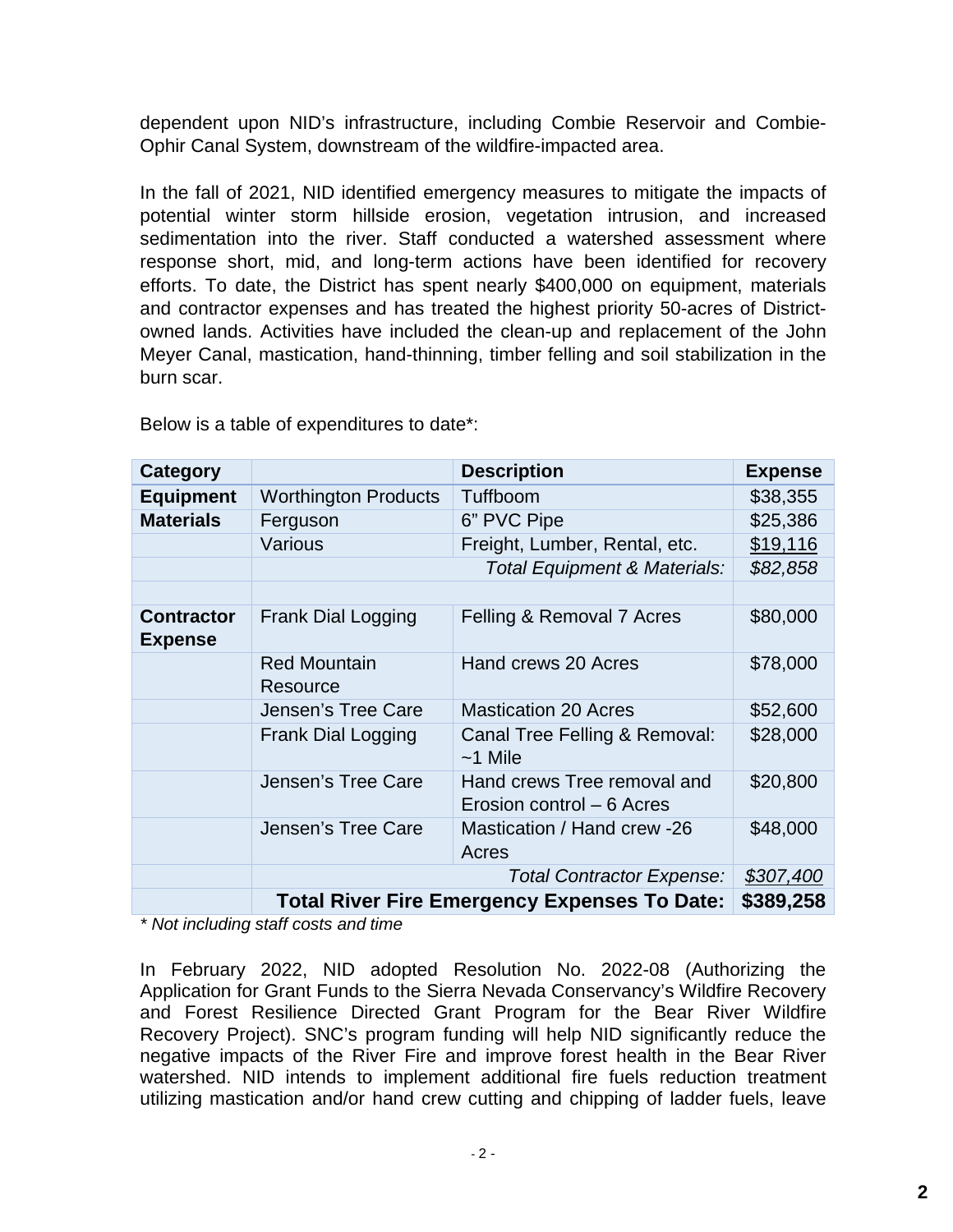selected trees as habitat, and install strategic erosion control straw bales and wattles to limit sediment transport throughout the burned NID lands. NID has requested \$570,000 in grant funding for a total project budget of \$770,400. Staff anticipates knowing the outcome of this grant application in June.

NID's emergency actions in priority and targeted areas have greatly reduced the potential impacts associated with large landscape-level impacts. The work NID has accomplished within the burn scar has greatly reduced the long-range threat to the health of the Bear River and that of the watershed. Although the winter of 2021- 2022 brought torrential rains to the area, staff has not witnessed large-scale slope destabilization, which we were previously concerned about. Additionally, the hazard tree removal that NID completed adjacent to Ben Taylor Rd. below PG&E's Bear River Canal successfully reduce the direct risk to this facility, and the site does not demonstrate elevated erosion due to the severe temperatures reached while the wildfire burned through this section of the canyon.

NID staff have been planning for and budgeting for additional work in the burn scar in the fall of 2022 and beyond. It is staff's opinion that the District is no longer in an emergency condition, and the District may rescind the emergency requirements of Resolution No. 2021-30.

#### **BUDGETARY IMPACT:**

The adoption of Resolution No. 2022-32 will not have a budgetary impact on the District. The Watershed Department has budgeted \$400,000 in Contractor and Consultant expenses for 2022 River Fire activities.

Attachments: (1)

Resolution No. 2022-32: Repealing Declaration of Emergency River Fire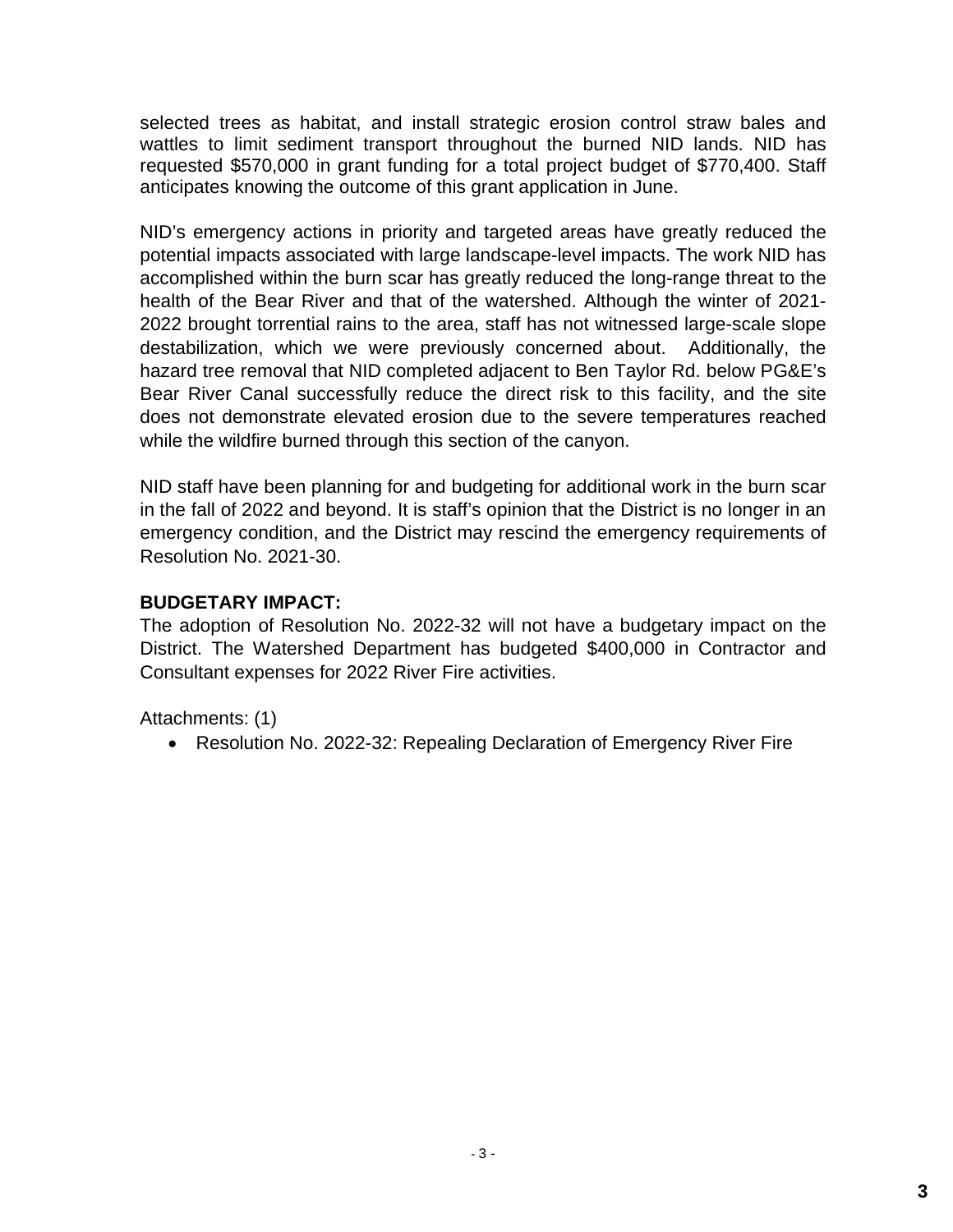

## RESOLUTION NO. 2022-32 OF THE BOARD OF DIRECTORS OF THE NEVADA IRRIGATION DISTRICT

#### **REPEALING DECLARATION OF EMERGENCY – RIVER FIRE**

**WHEREAS,** On August 4, 2021, the River Fire started near Colfax, California, and rapidly increased in size to threaten Nevada Irrigation District water supplies, facilities, property, and the public in general; and

**WHEREAS**, On August 5, 2021, the Governor of the State of California proclaimed a State of Emergency for Nevada and Placer Counties due to the River Fire; and

**WHEREAS**, on August 10, 2021, the Nevada County Board of Supervisors adopted Resolution 21-365 ratifying a local health emergency proclamation due to the immediate public health threat caused by hazardous waste and debris from the River Fire; and

**WHEREAS**, On August 25, 2021, NID declared a declaration of emergency for the River Fire (Resolution No. 2021-30) authorizing an emergency \$500,000 for contracting and purchasing of equipment and materials deemed necessary to avoid and/or mitigate against interruption of essential public water services, hydroelectric generation, and impacts to the environment; and

**WHEREAS,** NID's primary concerns of the fire aftermath included the burn area's hillside stability, downstream water quality issues, and the near and long-term implications to operations & maintenance of downstream facilities; and

**WHEREAS,** Approximately 15,000 treated water (LOP and N. Auburn WTP's) and 3,000 raw water customers are dependent upon NID's infrastructure, including Combie Reservoir and Combie-Ophir Canal, downstream of the wildfire-impacted area; and

**WHEREAS,** To date the District has spent nearly \$400,000 on equipment, materials and contractor expenses and has treated the highest priority 50-acres of